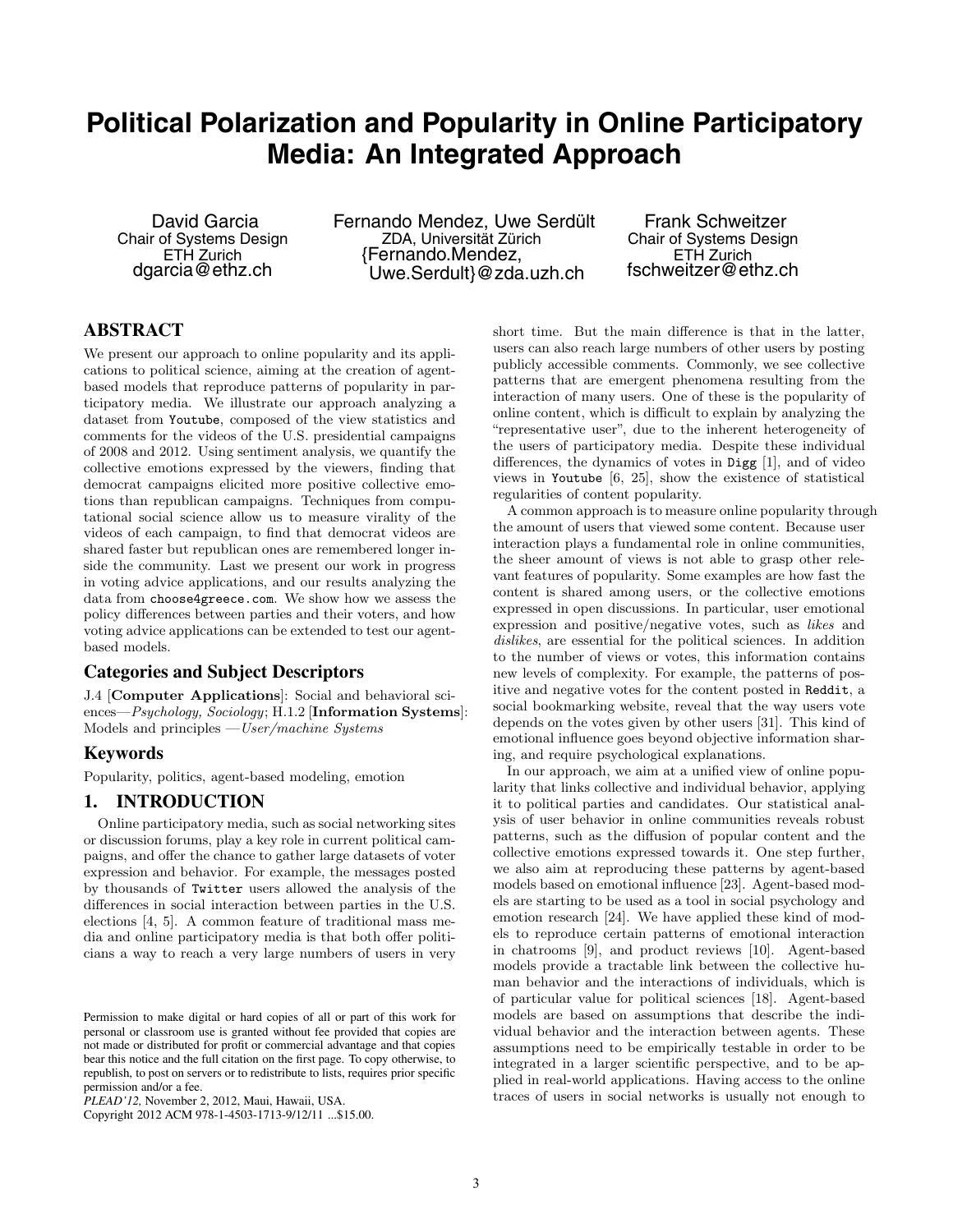design the model at a fine-grained level. In our approach we go beyond the publicly visible layer of the user, integrating other data sources of individual behavior. With respect to political applications, we plan to test our models with data on individual activity in voting advice applications (VAAs). VAAs match the policy preferences of real voters (who visit the website) with that of candidates and/or political parties (that are already encoded in the online system), through the voter's answers to a set of predefined questions. While designed to provide advice to the users, VAAs also provide an experimental platform to gather data on voter preferences, which cannot be easily retrieved through online traces or election surveys.

In this article, we present our approach to popularity of political campaigns, and how we can apply our findings in political sciences. We illustrate our work in progress by quantifying the success of the campaigns in Youtube for the U.S. presidential elections of 2008 and 2012. Our results show how we quantify the content diffusion of a campaign and the collective emotions towards candidates. We follow with a description of our integrated approach, composed of data analysis from online participatory media, agent-based modelling of social interaction in online communities, model validation, and applications to VAAs. The article closes presenting how we can test the patterns of user interaction in political contexts through VAAs, and how such applications can be improved by our models and statistical analysis.

# **2. YOUTUBE CAMPAIGNS**

#### **2.1 Data collection and emotion classification**

We want to illustrate our work in progress by showing a relevant example of the application of our approach to the online popularity of political campaigns, in particular to the Youtube channels of the candidates for the US presidential elections in 2008 and 2012. For this application, we have retrieved information for all videos in the official channels for Barack Obama (barackobamadotcom), Mitt Romney (mittromney), and John McCain (johnmccaindotcom). In total, 2865 videos where available at the date of the data retrieval, June 4th 2012. For each video, the following data was available: i) time series of views since its creation (more than 190 million views), ii) amount of likes and dislikes (1024402/249986), and iii) comments with text (244010). We divide our dataset in four subsets referring to each of the four studied campaigns. The Obama2008 and McCain2008 subsets contain all the videos in the barackobamadotcom and johnmccaindotcom channels up to the 2008 presidential elections day. The Obama2012 and Romney2012 subsets contain all the videos in the barackobamadotcom and mittromney channels created up to a year before the data retrieval date.

The programming interface of Youtube limits the access to up to 1000 comments per video, but provides the total number of comments for each video. From this we infer that 70 of the videos of our dataset (2.5% of the total), have more than 1000 comments. The text of each comment has been processed using SentiStrength [28], a sentiment analysis tool for the extraction of emotional content from short texts. SentiStrength is the state-of-the-art tool for lexiconbased analysis of short, informal text. This is the case of Youtube comments, for which SentiStrength's accuracy is above 88% when classifying positive from negative text [27].

In general, it achieves human accuracy, i.e. it can estimate emotional content from text with a similar error rate as a human reader. It has been recently used for the analysis of emotional expression in Yahoo answers [14], Twitter trends [26], and chatroom communication [9]. SentiStrength uses a lexicon of emotional-bearing terms combined with the detection of negations, amplifiers and diminishers, providing two values, a positive score  $p \in [+1, +5]$ , and a negative score  $n \in [-1, -5]$ . As the text of Youtube comments is very short (max. 500 characters), we aggregate both values to a measure of polarity. A comment  $c$  is classified as positive  $(e_c = +1)$  if  $p + n > 0$ , negative  $(e_c = -1)$  if  $p + n < 0$ , or neutral  $(e_c = 0)$  if  $p = n$  and both have an absolute value lower than 4. This way, comments with high and equal positive and negative scores are difficult to classify, as we assume that the text is too short to express the coexistence of emotional states. In fact, only 612 comments were detected as the pathological cases of  $[+4, -4]$  or  $[+5, -5]$ , which we discard from our analysis as they form less than 0.3% of the total.

## **2.2 Collective emotions in political discussions**

In addition to the emotional expression in user comments, we also study collective emotions through the likes and dislikes for the videos in our Youtube dataset. Each video has a fixed amount of likes and dislikes at the moment of the data retrieval. The distribution of these values per campaign provide information about how positive or negative is the collective response of the Youtube community. There is no limit in the amount of likes and dislikes a video can receive, so their values are not bounded from the right. Furthermore, these distributions show a large variance, ranging from 1 to 10 million. For this reason we choose to analyze these distributions in a logarithmic scale, as shown in Fig. 1. These plots already allow us to discard that they follow power-law or log-normal distributions, requiring more data to infer some possible underlying parametric distribution.

Fig. 1 helps us to detect differences in the way users responded to the set of videos of a political campaign. The Obama2008 campaign had a clearly larger average amount of likes than amount of dislikes, while these two values are comparable for the Obama2012 campaign. As the 2008 videos have been available for about four years, the larger amount of likes might have its source in later likes coming after Obama's victory. Our analysis will continue after the presidential elections of 2012 to assess if this pattern of positivity emerges for the winning candidate, or if it might be taken as support for the detection of different collective emotions.

We aggregate the emotions expressed in the set of comments of a video  $C_v$  by calculating the ratios of positive  $P_v = \frac{\sum_{c \in C_v} e_c = 1}{|C_v|}$ , negative  $N_v = \frac{\sum_{c \in C_v} e_c = -1}{|C_v|}$ , and neutral  $U_v = \frac{\sum_{c \in C_v} e_c = 0}{|C_v|}$  comments. These three values allow us to map each video in a space that can equally represent videos that did not elicit collective emotional responses (high  $U_v$ ), created positive or negative collective emotions (high P*<sup>v</sup>* or high  $N_v$ ), or created polarized emotional reactions (both high  $P_v$  and  $N_v$ ). In Fig. 2 we plot each video as a point inside a triangle with a distance to the vertices inversely proportional to  $U_v$  for the upper vertex,  $N_v$  for the lower left vertex, and  $P_v$  for the lower right vertex. Given the overall ratios of emotions in the retrieved comments  $P, N, U$ , we can perform nonparametric statistical tests to determine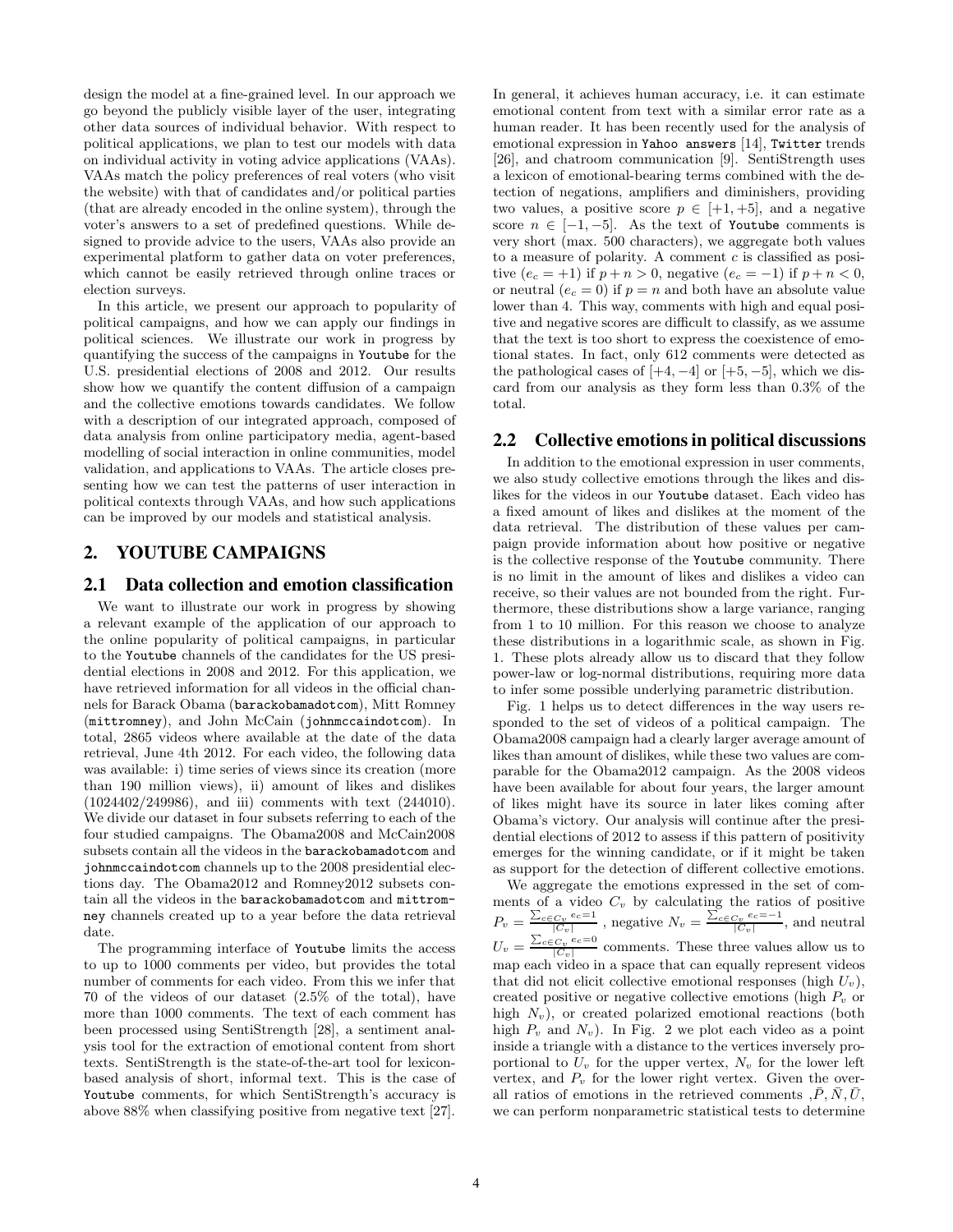

**Figure 1: Distributions of the logarithm of the amount of likes (green) and dislikes(red) for the videos in the four studied campaigns.**

whether the comments of a video reflect a collective emotional state in the community. This task consist in three  $\chi^2$ tests at the 95% confidence interval:

- 1. Testing  $U_v$  versus  $\bar{U}$ : if we cannot reject the hypothesis that  $U_v \simeq \bar{U}$ , the video did not elicit an emotional response (black). If we conclude  $U_v > \bar{U}$ , the video elicited an underemotional response (gray), for example an exchange of links to other videos or websites. If we conclude  $U_v < \bar{U}$ , the video created a collective emotional response, and we proceed with the next two tests.
- 2. Testing  $P_v$  versus  $\bar{P}$ : if we find  $P_v > \bar{P}$ , we conclude that the video produced a positive collective emotion.
- 3. Testing  $N_v$  versus  $\overline{N}$ : if we find  $N_v > \overline{N}$ , we conclude that the video produced a negative collective emotion.

If a video passes the first and the second test, but not the third, the video created only a positive collective emotion (green). If it passes the first and the third, but not the second, it created only a negative collective emotion (red). If it passes the first test but not the second nor the third, we know that the video created a collective emotional response, but not of which type it is (yellow). Finally, if a video passes all three tests, we conclude that the video elicited a bipolar collective emotion, which we do not find for this dataset.

Focusing on the 2008 campaigns, the emotions expressed in the comments of Barack Obama's videos were clearly skewed towards positive expression, having numerous instances of positive collective responses and no case of a negative collective emotion. On the other hand, John Mc Cain's videos were triggering much more negative discussions in the few videos uploaded in his channel, having some cases of negative collective emotions. Comparing the two Obama campaigns we can see that the overall pattern of emotional expression in 2012 starts to be similar to the one seen in 2008, but this time two videos elicited collective negative emotions. In the case of Mitt Romney's channel, we



**Figure 2: Triangular representation of the collective emotions in the comments for the videos in the four studied campaigns.**

did not find any case of collective emotions, but the distribution of emotional expression seems similar to John Mc Cain's without reaching high values of negativity. This kind of quantification of the type of emotional response of the Youtube videos of a political campaign opens the question of whether it is always desirable for a politician to attract large attention to these videos. Popularity does not need to be positive popularity, and online campaigns can indeed encourage negative discussions about the candidate.

## **2.3 Measuring the 'virality' of political campaigns**

The emotions expressed in the comments of a video gave us insights about the collective emotions elicited by the video, but the available data only allowed us to look into the stationary properties of such expression, such as time aggregates. As we mentioned before, popularity is not only composed of stationary metrics like the amount of views, but dynamical properties of the activity of the community. For example the 'virality' of a political campaign can be defined as an analogy to viral marketing, measuring the diffusion of information about the campaign and the adoption by other users in the online community [17]. The online success of a political campaign lies on this information exchange between users. In this section we explore the time series of the amount of views for the videos of the Obama2012 and Romney2012 campaigns, looking for dynamical traces of the success of their campaigns. We restrict our analysis to the Obama2012 and Romney2012 campaigns, focusing on the videos uploaded after February 25th 2012, 100 days before the retrieval date. The reason for this is that the historical data available in the Youtube page of the videos includes time series with a maximum resolution of 100 points, and we would like to investigate the activity of users in the fastest time scale possible, i.e. days in this case. This left us 1310 videos for the Obama2012 campaign and 138 videos for the Romney2012 campaign.

We define  $N_v(t)$  as the the total amount of views for a video at time t. For each day,  $n_v(t)$  is the amount of views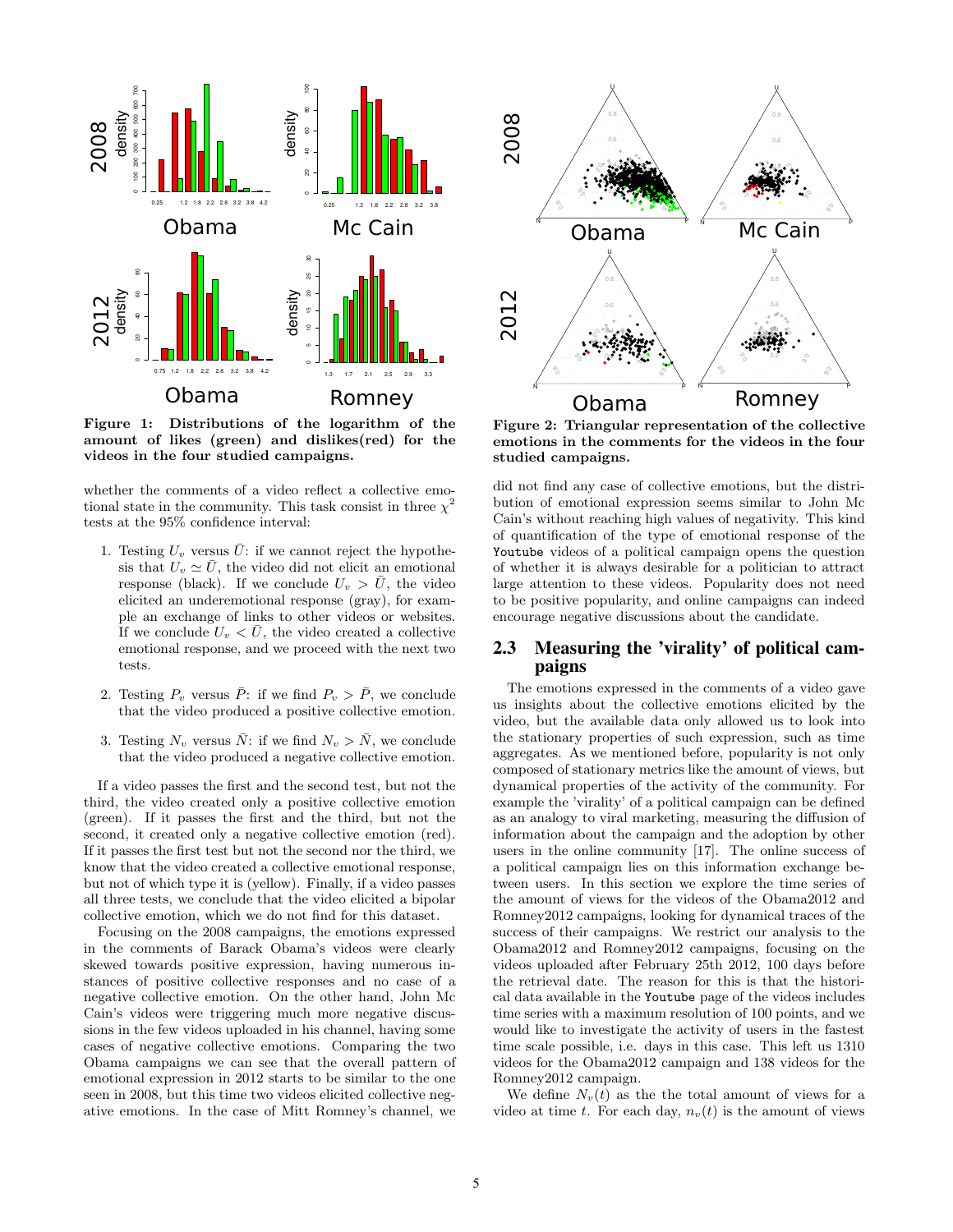

**Figure 3: Average growth rates of the videos of the Obama2012 and Romney2012 campaigns. Error bars show standard error over the available videos for each campaign. Inset: Distribution of the classes of view response functions.**

that happened only during the day t after the upload of a video, so  $N_v(t) = \sum_{t'=1}^t n_v(t')$ . We apply a statistical model for the analysis of the complex dynamics of Youtube users [6], classifying the different responses of the community through the time series  $n_v(t)$ . This technique explores two different facets of the collective response to the videos. The first one is the nature of the initiation of the response, which can be *exogenous* if there was some central mechanism that promoted the video from its creation, for example being featured by Youtube. An endogenous response would be produced by the interaction of a large amount of users, bringing up videos previously unknown to the larger community. The second feature we explore is the criticality of the response, which we use as a way to study the 'virality' of the video. A video elicits a *critical* response if Youtube users share and recommend the video at a higher rate than they forget about it, leading to a long response in the views. On the other hand, this response is *subcritical* when the sharing rate is lower than the decay of attention to the video, leading to a very rapid decreasing amount of views. The statistical model introduced in [6] compares the total amount of views of a video,  $N_v$ , with the maximum amount of views in a single day,  $n_v^{max}$ . This analysis classifies the type of collective response to each video into three classes: exogenous subcritical (1), exogenous critical (2), and endogenous (3).

The inset of Fig. 3 shows the rescaled distributions of the different response classes for the videos of the Obama2012 and Romney 2012 campaigns. In both campaigns we notice that more than 80% of the videos are in the exogenous classes 1 and 2. This is not surprising, as the channels of the presidential candidates should receive a special treatment in Youtube due to their public interest, and the videos uploaded in them are very likely to be featured or appear in the main pages of Youtube. This poses a very different scenario as in the case of user uploaded videos, where the vast majority cannot receive an external influence that triggers an exogenous response.

Focusing on the Romney2012 campaign, we notice that we did not find any video of class 1 (exogenous subcritical)

within the more than 100 videos uploaded in the channel. This means that every time a video was uploaded and featured in the website, the sharing rate of the users involved kept the viewing activity alive in the following days. These videos keep alive in the community for a long time, which is in line with the stronger social interaction of right leaning users in Twitter [4]. The case of the Obama2012 campaign is different, as there is a much larger ratio of videos of class 1, meaning that some videos of this campaign did not trigger the sharing response of the users, who forgot about them quickly. Nevertheless, the unscaled counts show that the Obama2012 contained 710 videos of class 2, while the Romney2012 campaign only 112. This teaches us that, in order to get a large amount of critical responses, or 'viral' videos, a campaign needs to produce a large amount of videos, of which some might not reach this point of criticality and have a lower impact in the community as a whole.

The previous analysis allowed us to detect when the videos of a campaign are above or below the threshold of 'virality', but we can still ask the question of whether we can measure the overall virality of the campaign. To do this, we calculate the growth rate of the amount of views per day for each one of the videos of the campaign defined as  $r_v(t) = n_v(t)/N_v(t-1)$ . The growth rate  $r_v(t)$  measures the amount of new views of a video per previous view, serving as an estimator of the infection rate of a video in the community, or in other words, the average amount of new views triggered by each time a user viewed the video before. Previous analysis of the time evolution of these growth rates of video views [25] showed patterns in the way the overall Youtube community behaves. In our case, we focus on the videos of the two studied political campaigns, to draw particular pictures for the users involved in the viewing of such videos. To analyze each campaign, we average over the whole set of available videos at time t, taking  $r(t) = \langle r_v(t) \rangle$ . The time evolution of  $\langle r(t) \rangle$  contains key information on the degree of sharing induced by each campaign.

Fig. 3 shows the time evolution of the growth rates of the views for the Obama2012 and Romney2012 campaigns. The growth rate of the views of the videos in the Obama2012 campaign is significantly larger than the ones in the Romney2012 campaign for the first two weeks after the video is posted. This difference is especially high in the first week, when the growth rates of Obama2012 videos are usually above 1, i.e. on average, videos receive more new views every day than in all the previous days. In the case of Romney2012, only the second day brings an amount of views larger than the first, and then all the growth rates are below 1. On the other hand, the slope of the growth rates shows a stronger decay for Obama2012 than for Romney2012, as after the second week, Romney's videos attracted more views in comparison with the previous amount. This difference is in line with the fact that we did not find videos of class 1 in Romney2012, as the videos of this campaign seem to cause more moderated responses that last longer in time than the ones in the Obama2012 campaign. Obama's videos grow explosively in the first two weeks, but they do not keep this growth rate as probably most of the community willing to view them has already done so. Our data retrieval technique did not impose any demographic or geographic bias, but the communities addressed by this videos might have different locations, age and gender distributions. The demographics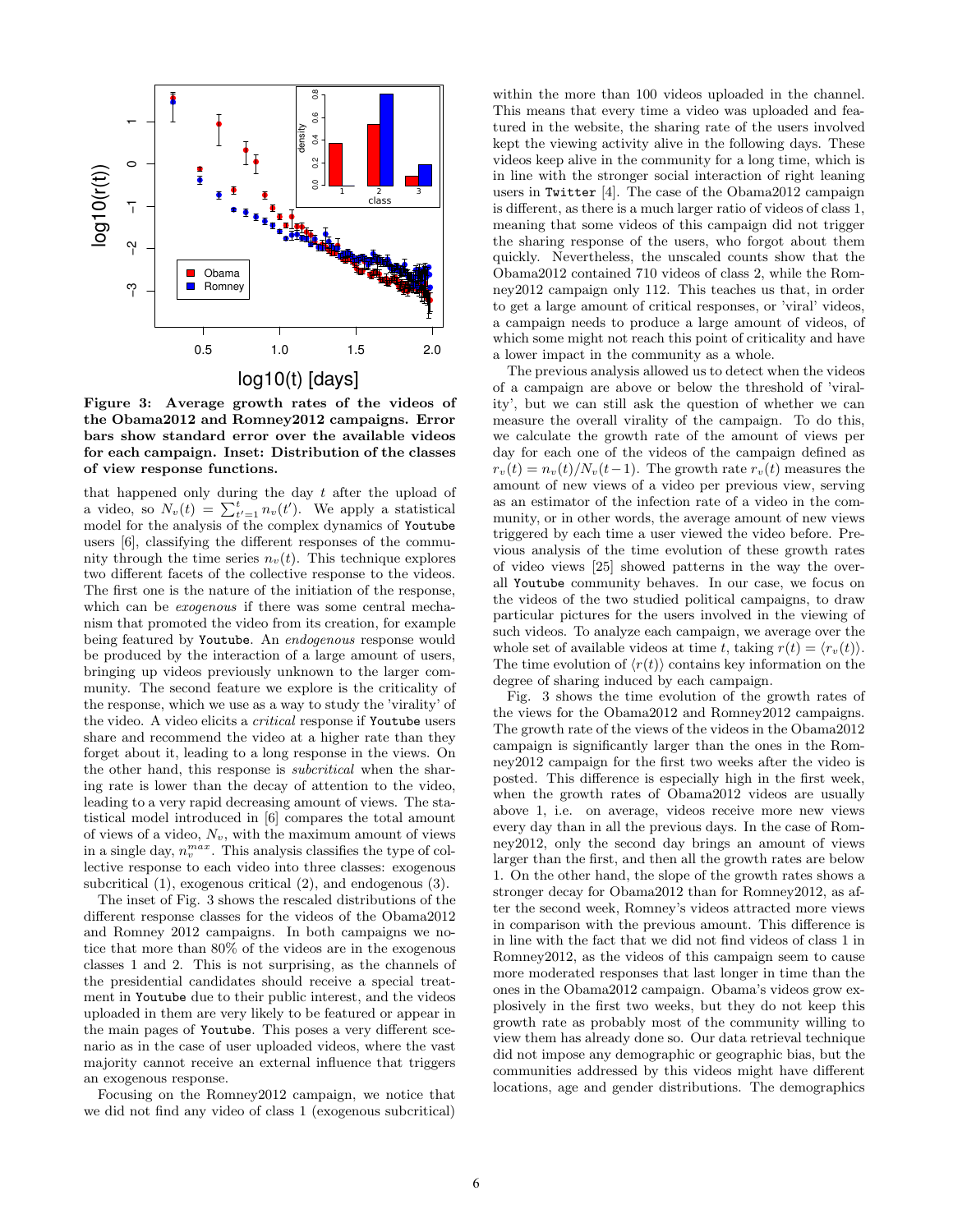of Youtube might play a role in the origin of these results, and their influence is open for future research.

# **3. AN INTEGRATED APPROACH TO ON-LINE POPULARITY**

In this section we present our approach to popularity in online participatory media, and its applications to political sciences. Our work is divided in three areas: data analysis from online participatory media (OPM), agent-based modelling of the interaction between users (ABM), and applications to improve and analyze voting advice applications (VAA). VAAs are online applications deployed during electoral campaigns which match the policy preferences of visiting users with those of candidates and/or political parties that are already stored in the system. The crucial point about VAAs for our study is that they are becoming increasingly popular -millions of visitors in many cases- and generate large datasets of mass public opinion (see more detailed discussion in Section 4). Our results in each of these areas (OPM, ABM, and VAAs) is aimed at generating an impact in the other two areas. This requires a special multidisciplinary effort, because each of these areas address different scientific domains. In particular our analysis of OPM is relevant for statistics, our ABMs for computer science, and our VAAs for political sciences.

## **3.1 Emergence of popular content**

The central aim of our research is to understand the emergence of popularity and polarization in online participatory media and study their influence in politics. We have presented our preliminary results on Youtube in Section 2, but we do not plan to restrict our analysis to the videos of U.S. political campaigns. Websites like Reddit and Digg produced public datasets on the way users voted for articles, including those of political content across countries. In addition, specialized websites like politnetz.ch can provide useful information about the support achieved by politicians participating in online social networks. All these communities include commenting functionalities that allow the users to discuss about the content posted on them. To extend our understanding of user behavior in such participatory media, we plan to perform text analysis on the user comments, as we did with SentiStrength on the comments for Youtube videos. Different tools can be used to extract particular knowledge from different kinds of text, and the choice of such tools heavily depends on the length, formality and language of the texts.

Our target in this area is to find statistical regularities of popularity that can be compared across communities, and help to predict future behavior. These regularities, commonly known as stylized facts are macroscopic patterns that can be observed at the collective level, but are difficult to predict from the behavior of individual users. In particular we will focus in the different patterns of user emotional reaction to individual political topics, parties, and candidates, as well as how the behavior of users changes when they can perceive content popularity. If large enough, the data contained in OPM can also be used to detect topics of special relevance, which is of particular importance for the efficiency of voting advice applications (VAA). In Section 4, we explain how this output of topic selection can be used to improve VAAs.

## **3.2 Modeling user interaction**

Most likely, the stylized facts found in our analysis of OPM will not be possible to be explained as a superposition of the behavior of individual users. Agent-based models provide a link between these macroscopic effects, and the microscopic interaction among individuals. In this article we have presented preliminary results in the analysis of the popularity of political campaigns in Youtube. The agent-based models that reproduce the stylized facts of campaign virality and collective emotions of Section 2 are current work in progress, following our previous approaches for chat communication and product reviews [9, 10]. The design of these ABM will allow the execution of simulations that span the possible scenarios of the community. In addition, some models allow the usage of tools from statistical physics that provide analytical results on the equations that rule the behavior of the agents, and these in turn can be formulated as predictions about the behavior of the social system as a whole.

Each ABM is based on a set of assumptions that need to be empirically testable, so the design of our models will be driven in a way such that VAAs can provide data for model validation at the individual level. The assumptions of our models will be phrased as hypotheses that should be tested against the individual user data, and VAAs can be modified and extended to provide this support. Agent-based models can also provide different metrics that summarize properties of the social interaction between users of VAAs, including their patterns or communication and their positioning towards political issues and candidates. VAAs can be improved with recommendation modules that make use of network metrics inspired in the social interaction present in our ABM. Different models of social dynamics allow the formulation of network metrics that can, for example, measure the influence among users from different points of view. For example, different assumptions of social behavior can be used for spammer detection in Twitter [11], by applying their related network metrics. Furthermore, analytical results of ABMs can be applied to mechanism design, providing possible improvements in the decision space of the designers of online communities. Simulations of these models can deliver insights of the impact of different decisions and policies followed by community managers, for example in order to maximize the impact of political campaigns, or to trigger discussions that allow voters to deepen in their own opinions.

## **3.3 Measuring individual dynamics**

For many users, political leaning is a private concern that is not shared publicly. This leads to numerous problems, like self-selection bias, which need to be accounted for when studying collective expression of political opinions [12]. This silent majority can compose a large part of the voting community, and data of this kind is rather scarce. In our work, we want to overcome the limitations of analyzing a vocal minority that might not be representative of the voter community as a whole. Our aim is to explore deeper than the public behavior of general users, studying the dynamics of individual users and voters. The high degree of privacy of VAAs, in comparison with comments on participatory media, allow users to freely explore their political convictions without the fear of being exposed. When using a VAA, users allow the usage of their anonymized data for research, but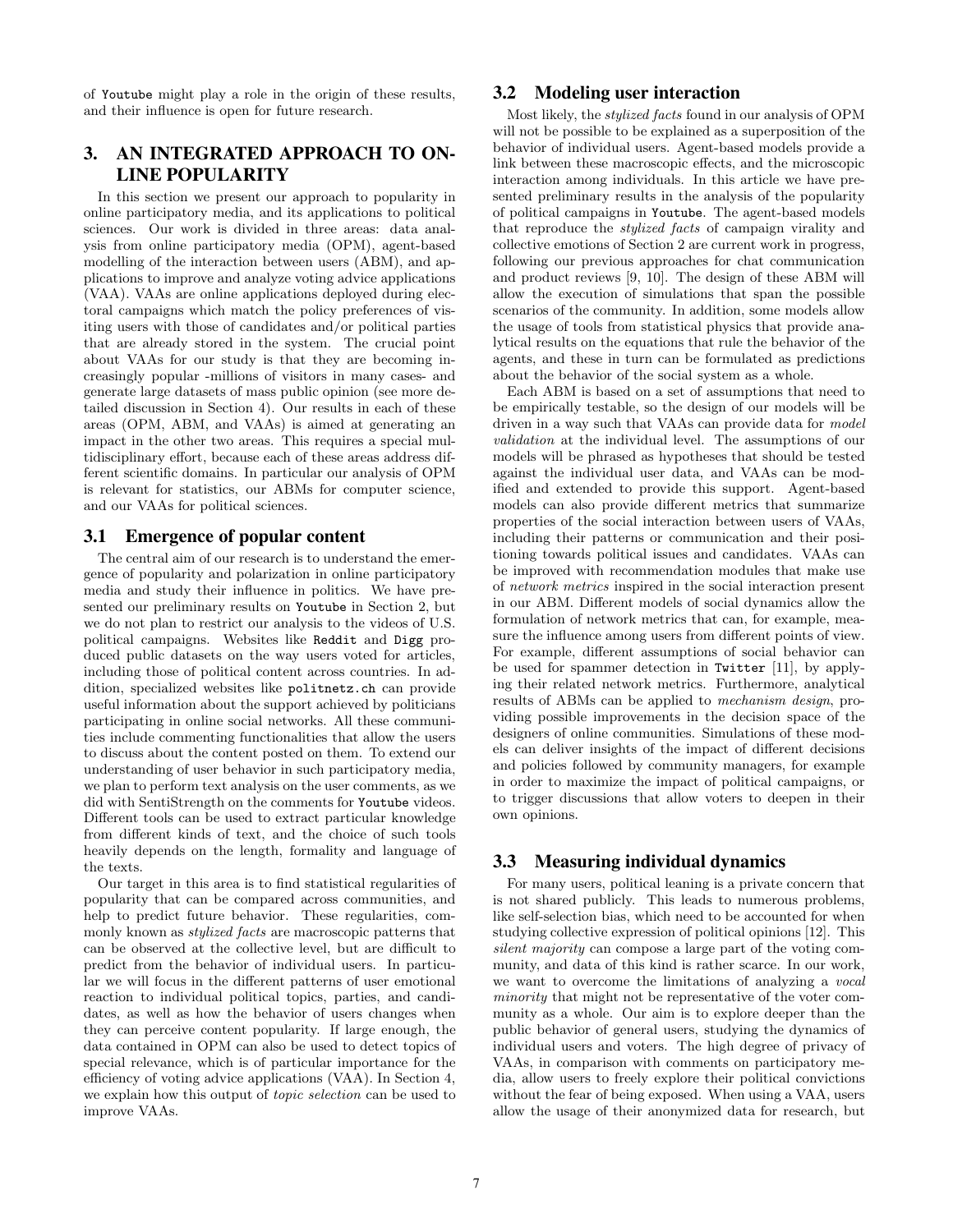no user account, email or any other kind of personal data is required to use the platform.

We count with previous implementations of VAAs that attracted significant amounts of users for local and national elections in Greece, Cyprus, London, Scotland, Peru, and Brazil. We plan to develop some extensions of their functionality to enhance the data they produce in order to address the hypotheses generated by our ABMs, as model validation is an essential block of the modeling cycle. To explore the individual dynamics of emotions and opinions, we plan to implement three new mechanisms in our VAA platform: i) emotional feedback, ii) user discussions, and iii) user to user invitations. The emotional feedback module will consist on a set of inquiries to the users that request them to provide a self-report of emotions in a Likert scale, in particular related to political topics, candidates, and the output of the VAA itself. The user discussion module will consist on a forum that contains discussions for the different political topics of the VAA, on which the users can make completely anonymous comments. This data will allow us to couple the internal emotions of the users with their political leaning, their voting intention, and their public online expression. In the next section, we explain our previous and current work on VAAs, leaving our work related to ABMs and data visualization for future publications.

## **4. APPLICATIONS TO POLITICAL SCIENCES**

#### **4.1 Voting Advice Applications**

VAAs are online applications that gather the policy preferences of the visiting user, matching them to the policy statements of candidates and/or political parties. Developed in The Netherlands in the 1990s, and initially paper-based, VAAs have now proliferated across many European countries during election campaigns. Furthermore, participatory media has further increased the dissemination potential of such tools across the wider electorate. To date it appears that VAAs have become more 'institutionalized' in a number of specific national electoral settings: Belgium, Germany, The Netherlands, and Switzerland. What is striking about the deployment of VAAs in some of these pioneer cases is the sheer magnitude of voting 'recommendations' issued, between 20-40 per cent of the electorate in some elections and around 5 million recommendations in the case of German elections in 2005. These countries share important electoral featureas, namely the fact that they are multi-party systems. Indeed, it has been argued that VAAs are especially well suited to multi-party electoral settings [22]. The same appears to be true for systems where elections are candidatecentred rather than party based [29, 16].

Another reason for the increasing online popularity of VAAs is their relative simplicity. The mechanism is rather straightforward. Prior to an election, candidates/parties provide their policy positions by filling in a questionnaire containing an extensive set of policy statements. In some cases, the policy positions of candidates/parties are coded by political science experts. When the VAA is launched during the election campaign, citizens can then fill in the same policy questionnaire. An algorithm matches the responses of candidates/parties with the ones provided by the citizens using the tool. The core output is an ordered ranking of candidates/parties according to the degree of similarity to users' preferences. In short, the aim of the tool is to allow

citizens to better define their own subjective, political preferences and to match these with the stated (or expert coded) preferences of candidates or political parties. The end result should be a more informed vote choice among the range of parties/candidates competing in the political space.

#### **4.2 Insights on voter behavior**

Our VAA implementations provide substantial datasets on the individual voter and party policy questionnaires. Our analysis of these datasets focuses on one question that has occupied a sub-field of political science for many years: how best to estimate the positions of political parties in the ideological space. Typically, two dominant strategies have been employed to estimate the ideological positions of parties: expert surveys (usually sent to a handful of political scientists) or the content analysis of party manifestos. It is much rarer to find the use of mass surveys to estimate political party positions. VAA-generated datasets are ideally suited to this task for three reasons: i) they typically contain a much more extensive set of policy statements than the surveys conducted by national election teams, ii) the datasets they produce are very large, containing millions of users, and iii) most VAAs also contain supplementary questions, such as the socio-demographic profile of users and their vote intention or party affiliation. With such data it is possible to map the positions of political parties in the ideological space, based on the mass opinions of their supporters.

Fig. 4 shows the ideological space of the recent elections in Greece on May 6th 2012. The scatter plot shows the data provided by the users visiting the Greek elections VAA choose4greece.com, and the expert coding of the political parties. This political map consists of a left-right x axis, and a y axis in which the VAA designers incorporated a new dimension that structured the Greek elections of 2012 -pro versus anti positions to the Greek bailout conditions imposed by the European Union and IMF. Squares in Fig. 4 show the mean position of partisan supporters based on their answers to the policy statements that loaded on to each of the dimensions. Circles represent the expert coding of the corresponding parties, connected to the squares aggregating the users willing to vote for the corresponding party. Party supporters occupy a less polarized position than the academically coded positions of the political parties. Whilst it is to be expected that the average partisan supporter is less consistent across an extensive set of policy statements, it is important to note that all the mean positions of the partisan supporters are in the correct quadrants. Such dynamics could be relevant to broader debates about processes of party dealignment or realignment among political scientists. This result is in line with the increasing trend towards party dealignment and growing numbers of floating voters [32, 16], which in turn is an additional argument to use VAAs as a tool for electoral studies.

The lower polarization of the average party supporters versus the expert-coded policy position of the parties suggests that voters prefer parties that take more polarized positions, and not ones that are necessarily closest to them in the political space. This leads us to a concern about VAAs of relevance for computational science, which is how to produce a best 'match' between voters using the application and the parties/candidates. This is especially important since VAAs can be used in some cases by a significant share of the electorate. In short, the choice of algorithm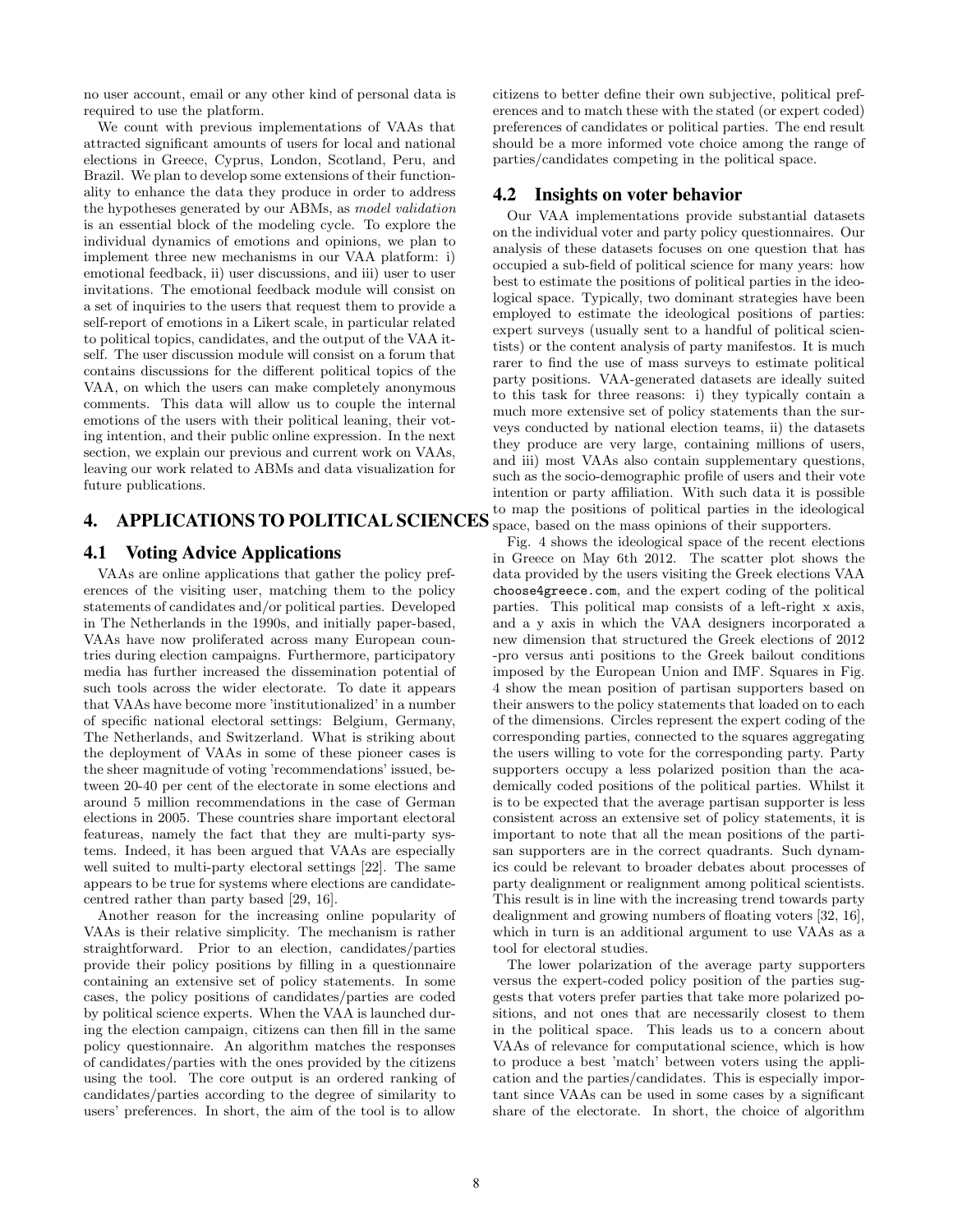

**Figure 4: Representation of the two-dimensional projection of the questionnaire responses for parties (circles) and their voters (squares) in the VAA for the first Greek elections 2012. The horizontal axis refers to left vs. right oriented policies, and the vertical axis to the positioning regarding the bailout.**

used by VAA designers could have electoral consequences. Presently, all VAAs are based on a social choice theory of democracy [7], a rational model of voter behavior that goes back to Downs' influential economic theory of democracy [7]. The voter is assumed to compare her stance with that of the candidates/parties on all of the issues and chooses the candidate/party which offers, on balance, the largest number of preferred policies. Over the years these ideas have been formalized into a spatial theory of electoral choice where voters choose the party/candidate whose policy position is most proximate to theirs [33, 30]. These 'proximity' models form the theoretical core of a VAA, typically using a City Block measure or, less commonly, a Euclidean metric.

But there are other theories of voting which are predicated on different assumptions. Directional theories conceptualize the policy dimension differently [15, 33, 30], proposing that what matters most is for the voter and candidate/party to be on the correct 'side' of the argument. According to directional logic, voters do not tend to distinguish fine policy gradations and are more concerned that their candidate is on the correct side of the argument. Indeed, the theory suggests that, within a boundary of acceptability, voters prefer more extreme candidates. The metric used in a directional theory is the scalar product. VAA generated data is ideally suited for testing the predictive power of these competing hypotheses of voting behavior. A preliminary analysis by Mendez [20] finds that directional inspired algorithms perform better in predicting the voter intention of partisan VAA users than proximity metrics in four electoral settings.

#### **4.3 Improving VAAs through social media**

A crucial element to VAA design is the selection of policy statements. Policy statements should be chosen that best polarize the parties/candidates as well as the voters using the tools. Here the problem is that the choice of policy statements (and their wording) is not necessarily a neutral affair. Simulation results [32] show that the selection of particular statements has a considerable impact on the voting recommendations that are produced. The configuration of the policy questionnaire could benefit some parties disproportionately. Through their selection of items, it could be argued that VAA designers are helping to reinforce the mainstream policy agenda. We plan to improve VAAs through a mechanism of topic selection based on information retrieval from OPM. While the wording of a statement is a delicate issue that requires political science expertise, the set of topics addressed by the statements can be improved automatically. We plan to implement a feedback system that monitors participatory media, focusing on a large set of possible relevant topics. The system will measure the polarization of user generated content on the topic, and provide a rank of the most significant topics for the VAA. This tool would be a new channel for incorporating policy options that are typically neglected by mainstream media, reshaping users' perceptions of the political landscape. Such an approach would incorporate elements of the 'contestatory' model of democracy, which emphasizes the need for alternative viewpoints to mainstream opinion as a crucial element in a well functioning democracy [21].

With the advent of social network platforms, in particular Facebook and Twitter, VAAs can quickly become a viral affair. Some of this can be gleaned from the thousands of 'likes' and 'tweets' displayed by VAA sites. Indeed, a VAA can also be considered as a socio-technical system, capable of generating meaningful mass network data. Such data could lead researchers to develop a better understanding of opinion dynamics during online political campaigns. In a first step, we will develop a network component for our VAA that would allow the user (ego) to share obtained results with friends (alteri) and to invite them to participate as well. This approach aims at overcoming the simplified view of a VAA user, which often is limited to its answers to the questionnaire and surveys. The addition of social network and interaction data allows an extended view of the user beyond its relation to party policies.

## **5. CONCLUSIONS**

We have presented our preliminary results on the statistical analysis of popularity in participatory media, through the collective emotions and 'virality' of political videos in Youtube. These results shed light on the different mechanisms of emotional interaction and political information diffusion in online communities. We introduced our broader perspective on the topic of popularity in participatory media and its applications to the political sciences, integrating collective and individual dynamics through agent-based models. Our current platforms of VAAs provide novel data that complements what we can extract from the online traces of Internet users. This data can be used to test different hypotheses of voter behavior, and to support the assumptions of our ABMs. Furthermore, future VAAs can include a series of socially-aware tools, like topic selection based on user discussions.

Future analysis of various online communities as well as new instances of VAAs can provide large amounts of high quality data on voter behavior. We expect processes of social comparison, cognitive dissonance and homophily to be at work not only in the real but also in the virtual world [8, 19]. VAA network data can then be analyzed with the help of concepts and indicators well known in social network analysis [3]. Reciprocity within social networks of VAA users would for example be expected to go hand in hand with similar political beliefs and values [2, 13].